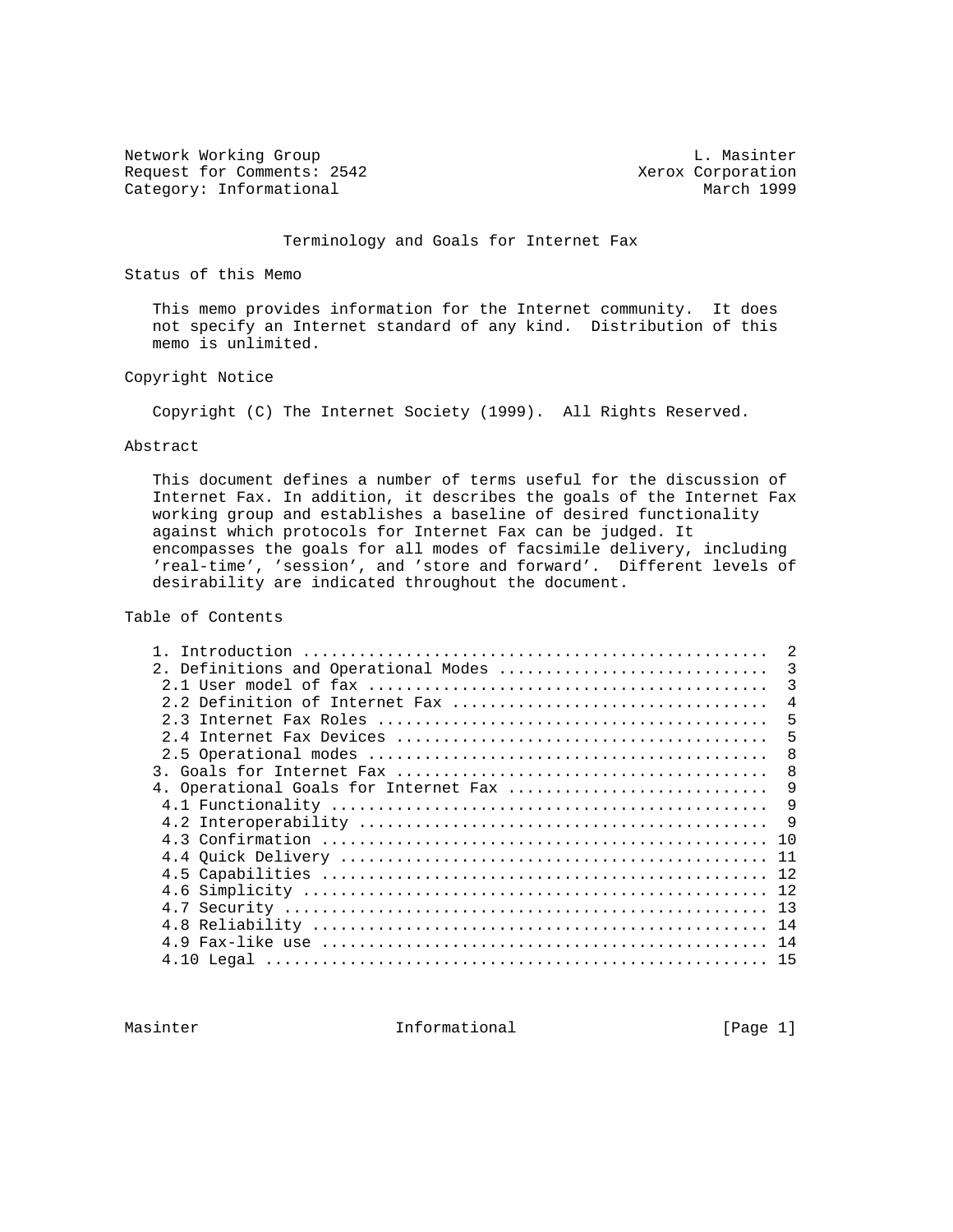| 5. Functional Goals for Internet Fax  15    |  |
|---------------------------------------------|--|
| 5.1 Goals for image data representation  15 |  |
|                                             |  |
|                                             |  |
|                                             |  |
|                                             |  |
|                                             |  |
|                                             |  |
|                                             |  |
|                                             |  |
|                                             |  |
|                                             |  |

# 1. Introduction

 Facsimile (Fax) has a long tradition as a telephony application for sending a document from one terminal device to another.

 Many mechanisms for sending fax documents over the Internet have been demonstrated and deployed and are currently in use. The general application of using the Internet for facsimile is called "Internet Fax".

 This document defines a number of terms useful for the discussion of Internet Fax. In addition, it describes the goals for Internet Fax and establishes a baseline of desired functionality against which protocols for Internet Fax can be judged. It encompasses the goals for all modes of facsimile delivery, including "real-time", "session", and "store and forward" (terms defined in Section 2 of this document).

1.1 Terminology used within this document

 Within this document, different levels of desirability for a protocol for Internet Fax are indicated by different priorities, indicated in {braces}:

- {1} there is general agreement that this is a critical characteristic of any definition of Internet Fax.
- {2} most believe that this is an important characteristic of Internet Fax.
- {3} there is general belief that this is a useful feature of Internet Fax, but that other factors might override; a definition that does not provide this element is acceptable.

Masinter 10 Informational 10 (Page 2)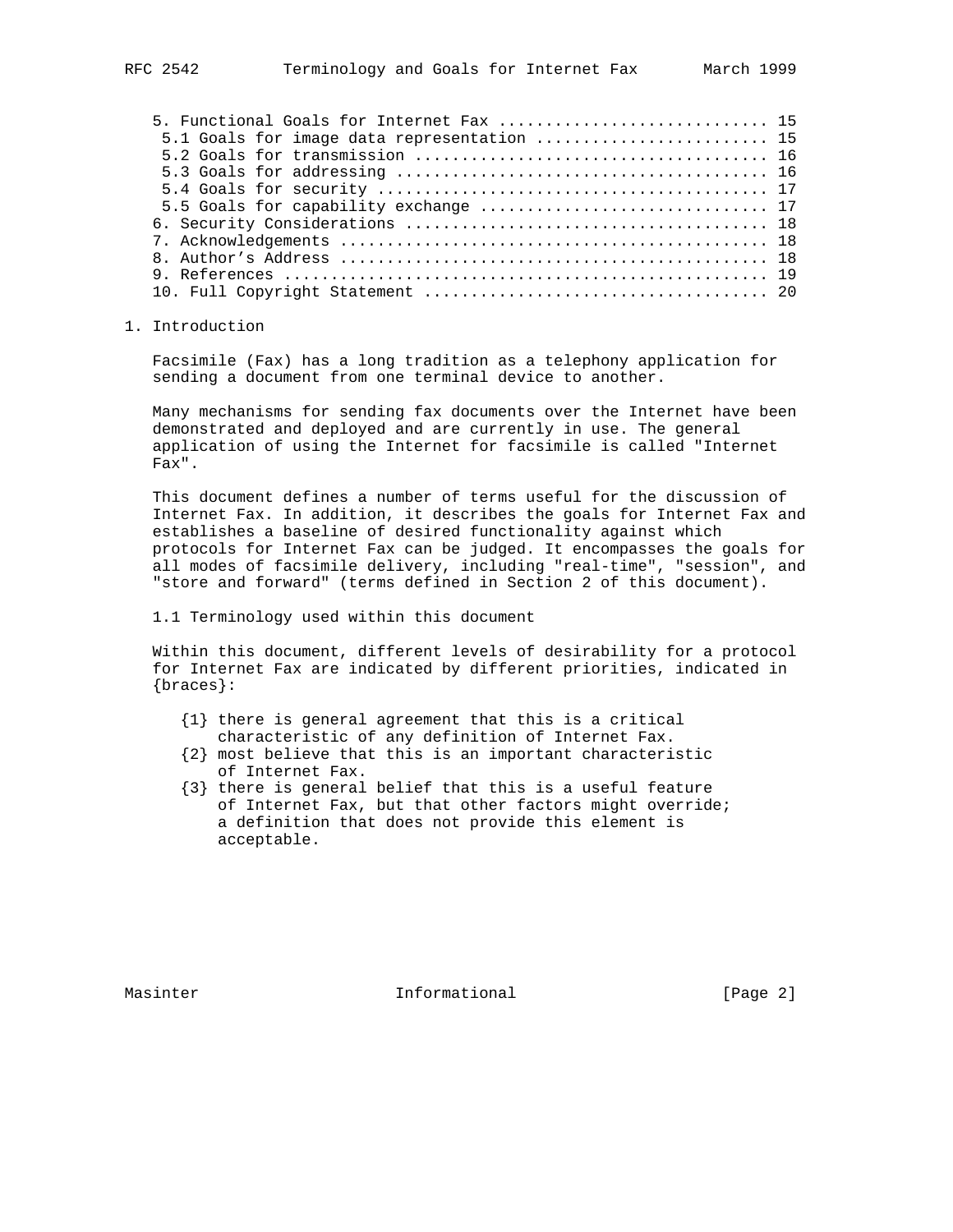In addition, the following terms are used:

 "service" An operational service offered by a service provider. "application" A use of systems to perform a particular function. "terminal" The endpoint of a communication application. "goal" An objective of the standarization process.

#### 2. Definitions and Operation Modes

This section defines some of the basic terms for Internet Fax.

2.1 User model of fax and basic operations

 The phrase "traditional facsimile" or "G3Fax" is used to denote implementations of [T.30]. Facsimile (fax) is a telephony application for sending a document from one terminal device to another.

 The telephone network is often referred to as the Public Switched Telephone Network (PSTN) or Global Switched Telephone Network (GSTN).

 Communication over the telephone network is accomplished using modems. The transmission of data end-to-end is accompanied by negotiation (to ensure that the scanned data can be rendered at the recipient) and confirmation of delivery (to give the sender assurance that the final data has been received and processed.) Over time, facsimile has been extended to allow for PCs using fax modems to send and receive fax, to send data other than scanned facsimile images. In addition, there have been many extensions to the basic image model, to allow for additional compression methods and for representation of images with grey-scale and color. Other delivery extensions have included sub-addressing (additional signals after the call is established to facilitate automated routing of faxes to desktops or mailboxes), and enhanced features such as fax-back and polling.

 Typically, the terminal device consists of a paper input device (scanner), a paper output device (printer), with (a limited amount of) processing power. Traditional facsimile has a simple user operational model; the user

- 1) inserts paper into a device
- 2) dials a number corresponding to the destination
- 3) presses the 'start' button on the device
- 4) the sending device connects to the receiving device using the telephone network
- 5) the sending device scans the paper and transmits the image of the paper
- 6) simultaneously, the remote device receives the transmission and prints the image on paper

Masinter 11 Informational 1996 [Page 3]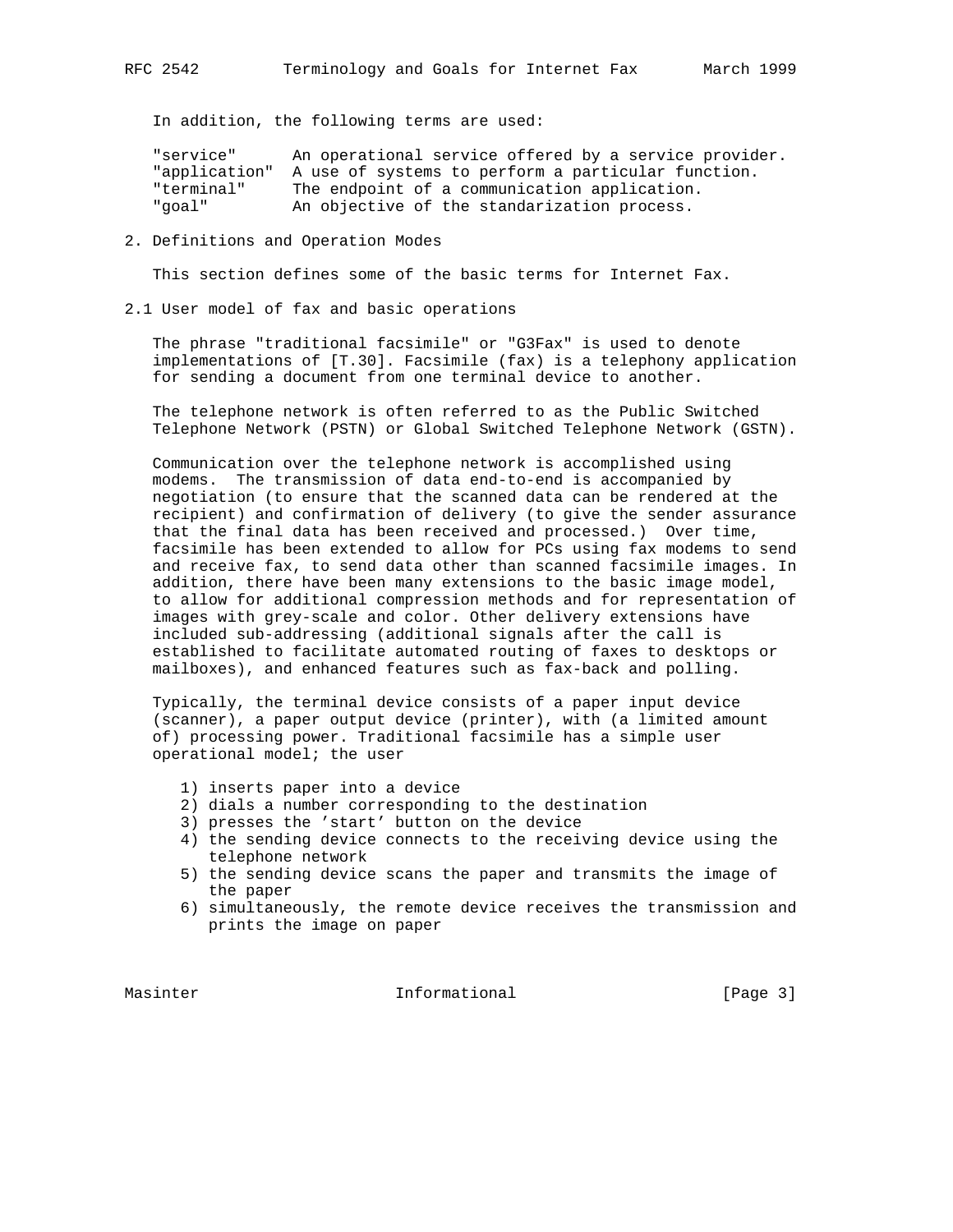7) upon completion of transmission and successful processing by the recipient, the sending user is notified of success

 Although not usually visible to the user, the operation (5) of transmission consists of

- 5a) negotiation: the capabilities of the recipient are obtained, and suitable mutually available parameters for the communication are selected
- 5b) scanning: creating digitized images of pages of a document
- 5c) compression: the image data is encoded using a data compression method
- 5d) transmission: the data is sent from one terminal to the other

 In addition, the terminiation of operations (5d) and (6) may be characterized as consisting of:

- 6a) completed delivery: the message has completed transmission
- 6b) completed receipt: the message has been accepted by the recipient
- 6c) processing and disposition: the message has been processed

 From a protocol perspective, the information conveyed in the transmission consists of both "protocol" (control information, capabilities, identification) and also "document content".

 The document content consists primarily of the "document image" plus additional metadata accompanying the image. The means by which an image of a document is encoded within the fax content is the "image data representation".

 When the fax has been successfully transmitted, the sender receives a "confirmation": an indication that the fax content was delivered. This "confirmation" is an internal signal and is not normally visible to the sending user, although some error messages are visible, to allow a page to be retransmitted.

2.2 Definition of Internet Fax

 The phrase "Internet Fax" is used to denote an application which supports an approximation to the user model of fax (Section 2.1), but where Internet protocols are used instead of the telephone network for (some portion of) the transmission. The exact modes and operations of traditional facsimile need not be duplicated exactly.

Masinter 11 Informational 11 (Page 4)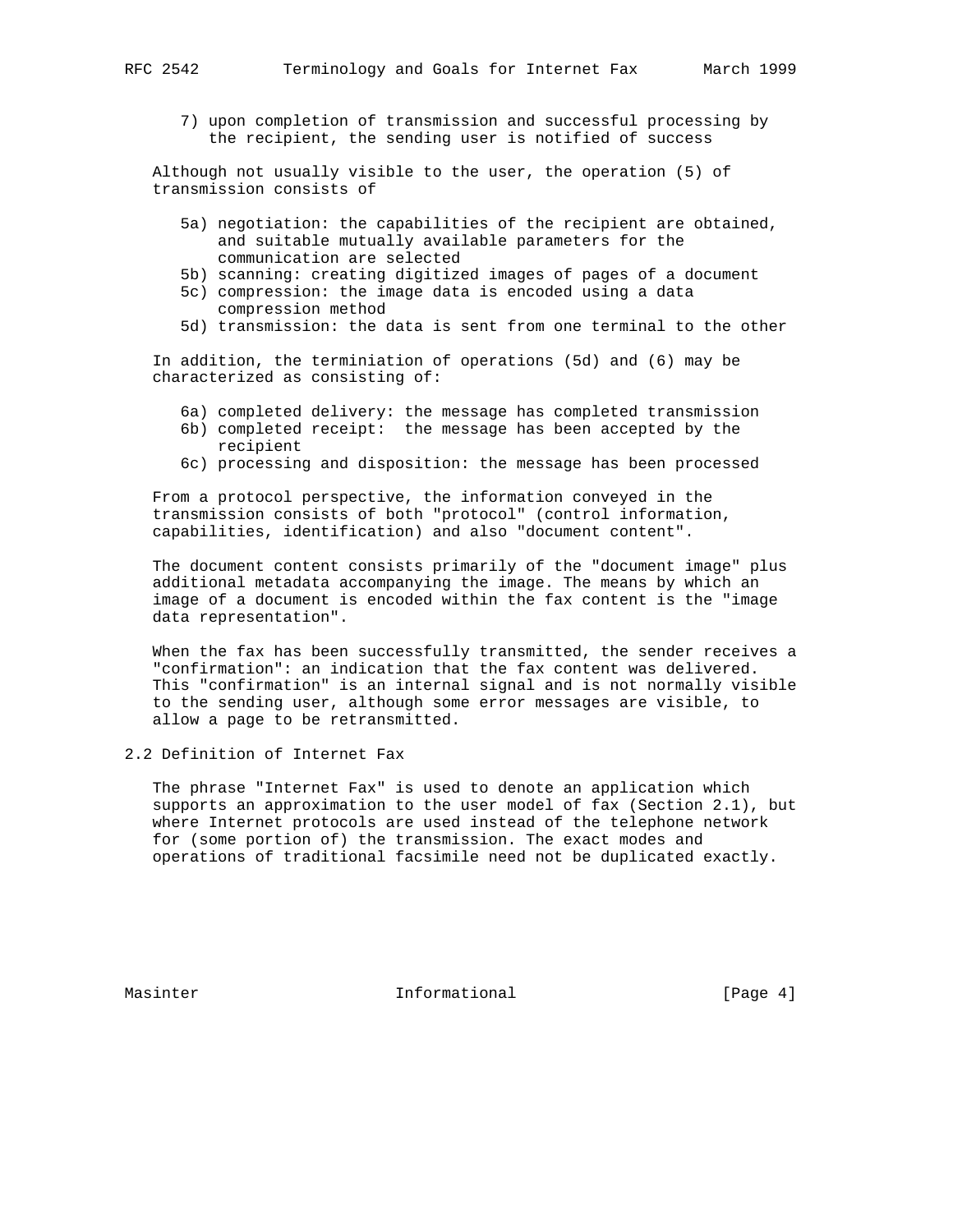# 2.3 Internet Fax Roles

 Internet Fax is a document transmission mechanism between various different devices and roles. Those devices and roles might come in a wide variety of configurations. To allow for a wide variety of configurations, it is useful to separate out the roles, as they may be made available separately or in combination. These roles are:

- \* Network scanner A device that can scan a paper document and transmit the scanned image via the Internet
- \* Network printer A device that can accept an image transmission via the Internet and print the received document automatically
- \* Fax onramp gateway A device that can accept a facsimile telephone call and automatically forward it via the Internet
- \* Fax offramp gateway A device that can accept a transmission from the Internet and forward it to a traditional fax terminal

 In addition, other traditional Internet applications might also participate in Internet Fax, including Internet mail users, Web browsers, Internet printing hosts.

2.4 Internet Fax Devices

 The Internet Fax roles may be embedded in a variety of combinations and configurations within devices and larger applications. They may be combined with other elements, e.g., a traditional T.30 fax device. Many different configurations of applications and systems should  $\{2\}$  be able to participate in Internet Fax; the specification should not unnecessarily restrict the range of devices, applications and services that can participate.

 A device that supports Internet Fax might support any combination of the roles defined in 2.3.

## 2.4.1 Gateway devices

 A traditional fax terminal has a telephone line connection (GSTN) with a fax modem used to connect over the telephone network. To connect a fax terminal to the Internet requires a service which offers connections on one side to the GSTN using standard fax signals, and on the other side to the Internet. This role might be

Masinter 11 Informational 1996 [Page 5]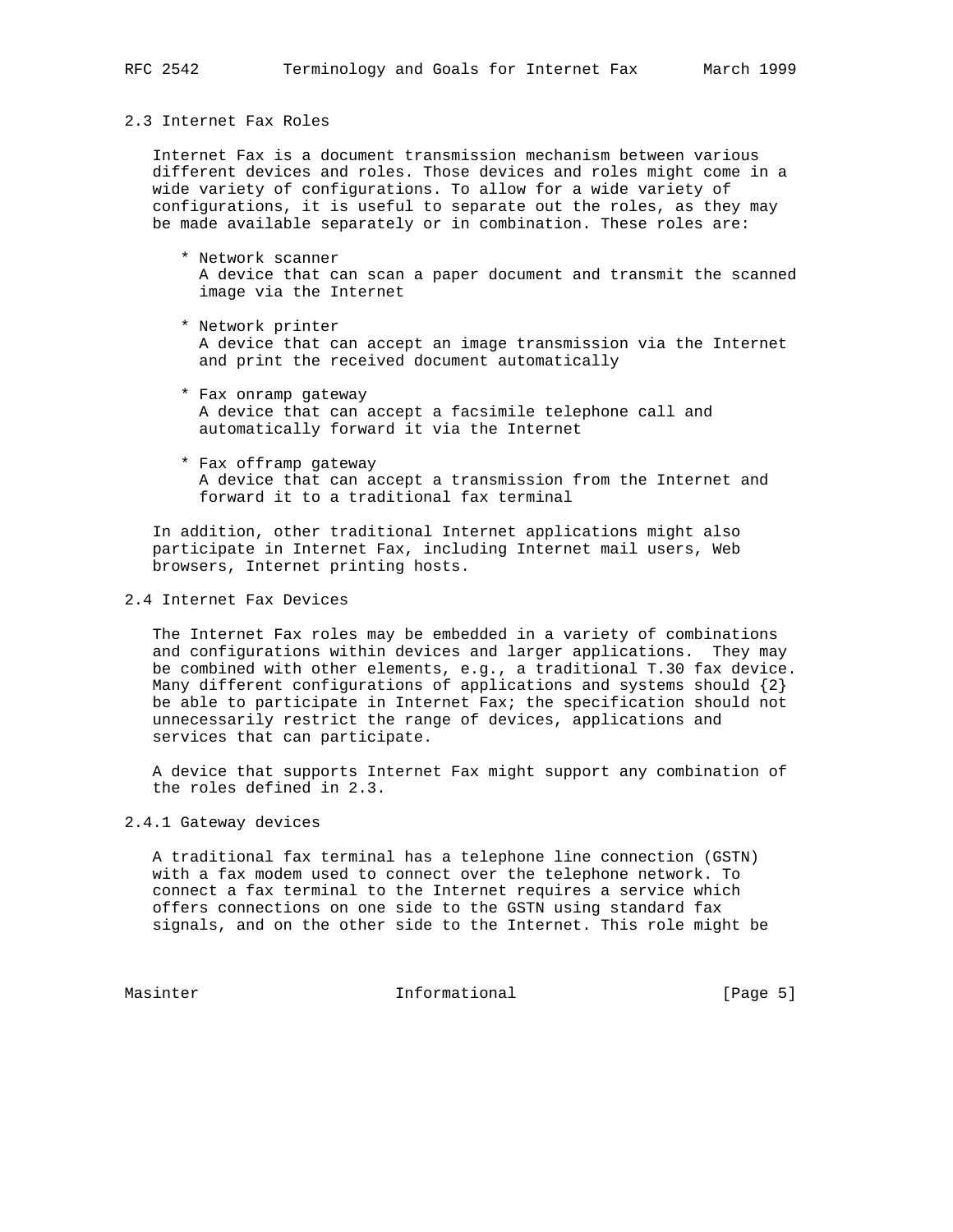performed by a "relay" (e.g., transmitting T.30 signals over real time controlled TCP connections) or a "gateway" (e.g., translating T.30 to TIFF/email).

 With these applications, the role of Internet Fax is to transport the fax content across the Internet, e.g., with

[fax-term]-GSTNfax->[onramp]-Internet Fax->[recipient] [sender]-Internet Fax->[offramp]-GSTNFax->[fax-term]

 A onramp and/or offramp application may be local to a single fax terminal. For example, the gateway application might exist within a small device which has a telephone interface on one side and a network connection on the other. To the fax machine, it looks like a telephone connection, although it might shunt some or all connections to Internet Fax instead (Such devices are called "Bump-in-cord.")

 An onramp or offramp application may be a local facility serving many fax terminals. For example, outgoing telephone fax calls through a company telephone PBX could be rerouted through a local onramp. An internet to telephone outbound connection could be part of a "LAN Fax" package.

 Onramps and offramps may serve a wider area or broader collection of users, e.g., services run by service bureaus, offering subscription services; the telephone sender or the recipient might subscribe to the service.

 The target of an offramp may be a "hunt group": a set of telephone numbers, each of which have a possibly different fax terminal attached.

2.4.2 New "Internet Fax" devices

 Manufacturers may offer new devices which support any combination of the roles defined in setion 2.3. In particular, a device resembling a traditional fax terminal, built out of similar components (scanner, processor, and printer), could offer a similar functionality to a traditional facsimile terminal, but be designed to connect to the Internet rather than, or in addition to, a telephone line connection.

 Such devices might have a permanent Internet connection (through a LAN connection) or might have occasional connectivity through a (data) modem to an Internet Service Provider.

Masinter 10 Informational 10 (Page 6)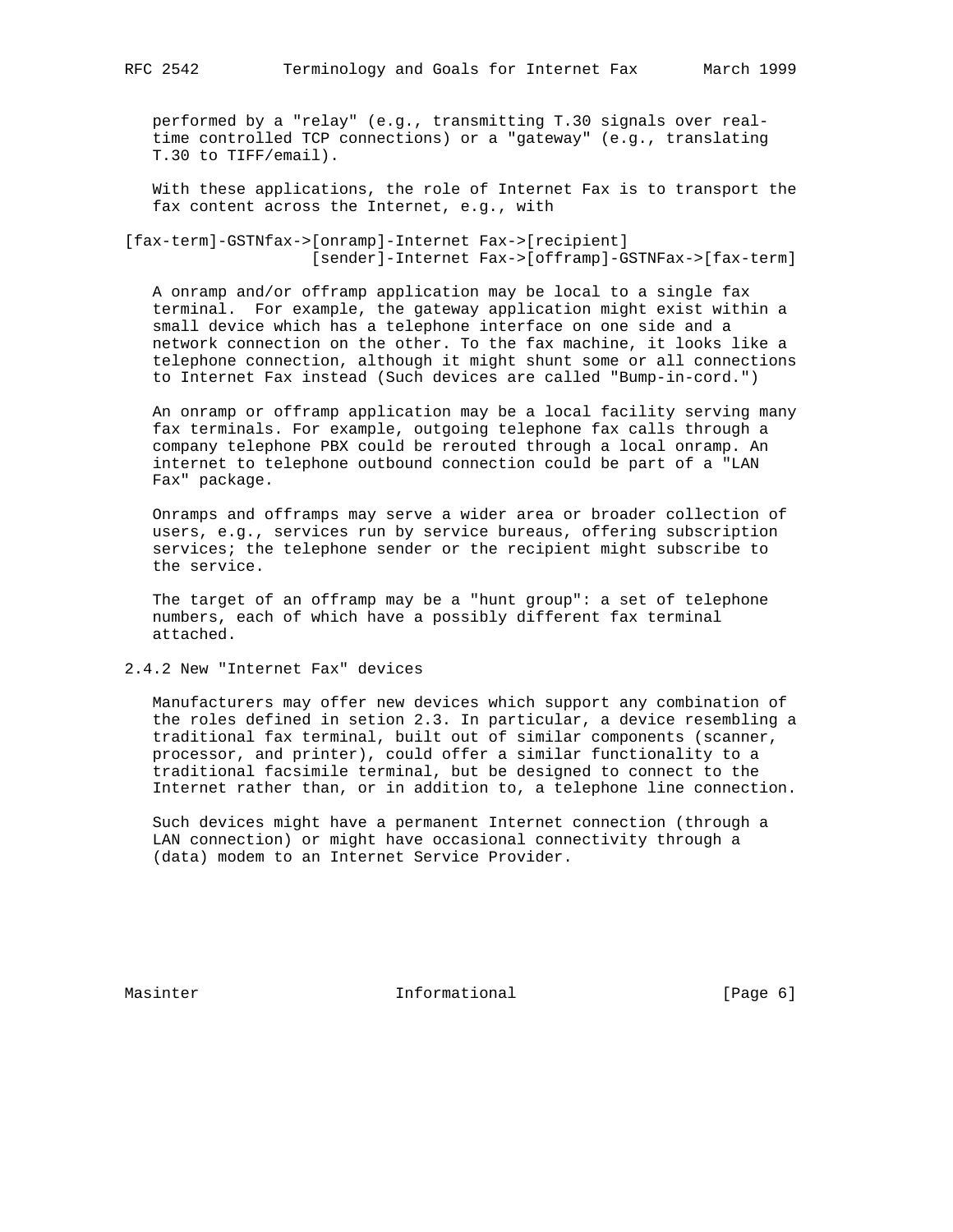#### 2.4.3 Internet hosts

 Internet users using Internet hosts with standard application suites must {1} be able to exchange faxes with other participants in Internet Fax, with minimum required enhancements to their operating environment.

 Interoperability with Internet mail users, either as Internet Fax senders or recipients, is highly desirable  $\{2\}$ .

 Internet users might receive faxes over the Internet and display them on their screens, or have them automatically printed when received. Similarly, the Internet Fax messages originating from the user might be the output of a software application which would normally print, or specially constructed fax-sending software, or may be input directly from a scanner attached to the user's terminal.

 The Internet Fax capability might be integrated into existing fax/network fax software or email software, e.g., by the addition of printer drivers that would render the document to the appropriate content-type and cause it to be delivered using an Internet Fax protocol.

 In some cases, the user might have a multi-function peripheral which integrated a scanner and printer and which gave operability similar to that of the stand-alone fax terminal.

### 2.4.4 Internet messaging

 In Internet mail, there are a number of components that operate in the infrastructure to perform additional functions beyond mail store-and-forward. Interoperability with these components is a consideration for the store and forward profile of Internet Fax. For example, mailing list software accepts mail to a single address and forwards it to a distribution list of many users. Mail archive software creates repositories of searchable messages. Mail firewalls operate at organizational boundaries and scan incoming messages for malicious or harmful mail attachments. Vacation programs send return messages to the senders of messages when the recipient is on vacation and not available to respond.

### 2.4.5 Universal messaging

 Many software vendors are now promoting software packages that support "universal messaging": a combined communication package that combines electronic mail, voice mail, and fax.

Masinter 11 Informational 1999 [Page 7]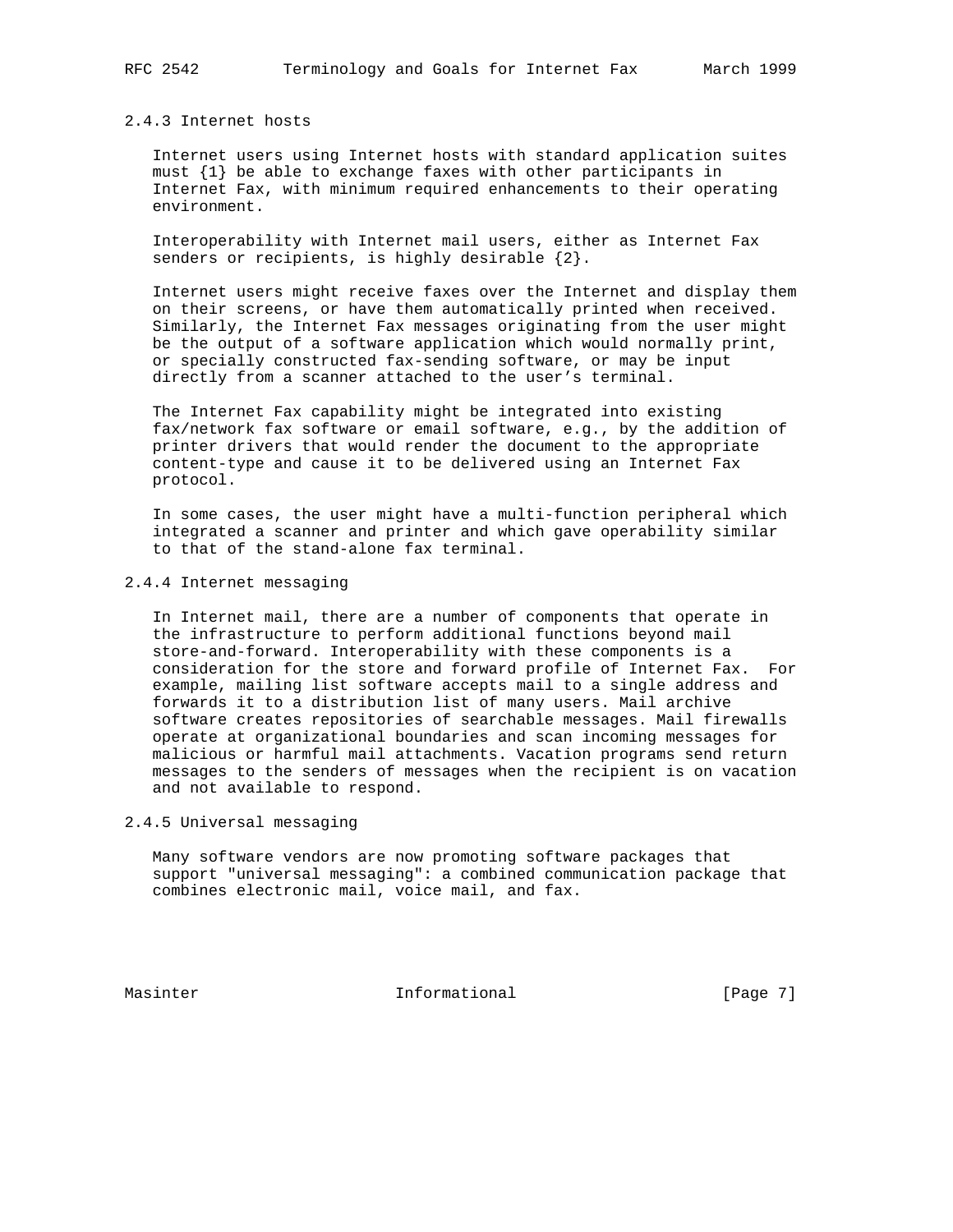Facsimile over the Internet can occur in several modes.

 "Store and forward" Internet Fax entails a process of storing the entire document at a staging point, prior to transmitting it to the next staging point. Store and forward can be directly between sender and recipient or can have a series of intermediary staging points. The intermediate storage may involve an intermediate agent or sequence of agents in the communication.

 "Session" Internet Fax is defined such that delivery notification is provided to the transmitting terminal prior to disconnection. Unlike "store and forward", there is an expection that direct communication, negotiation, and retransmission can take place between the two endpoints.

 "Real-time" Internet Fax allows for two [T.30] standard facsimile terminals to engage in a document transmission in a way that all of the essential elements of the [T.30] communication protocol are preserved and there is minimal elongation of the session as compared to Group 3 fax over the GSTN.

 These modes are different in the end-user expectation of immediacy, reliability, and in the ease of total compatibility with legacy or traditional facsimile terminals; the modes may have different requirements on operational infrastructure connecting sender and recipient.

3. Goals for Internet Fax

 Facsimile over the Internet must define the mechanisms by which a document is transmitted from a sender to a recipient, and must  $\{1\}$ specify the following elements:

- Transmission protocol: what Internet protocol(s) and extensions are used? What options are available in that transmission?
- Data formats: what image data representation(s) are used, appropriate, required, within the transmission protocol? What other data representations are supported?
- Addressing: How are Internet Fax recipients identified? How may recipient identification be represented in user directories? How are traditional fax terminals addressed?

Masinter 10 Informational 10 (Page 8)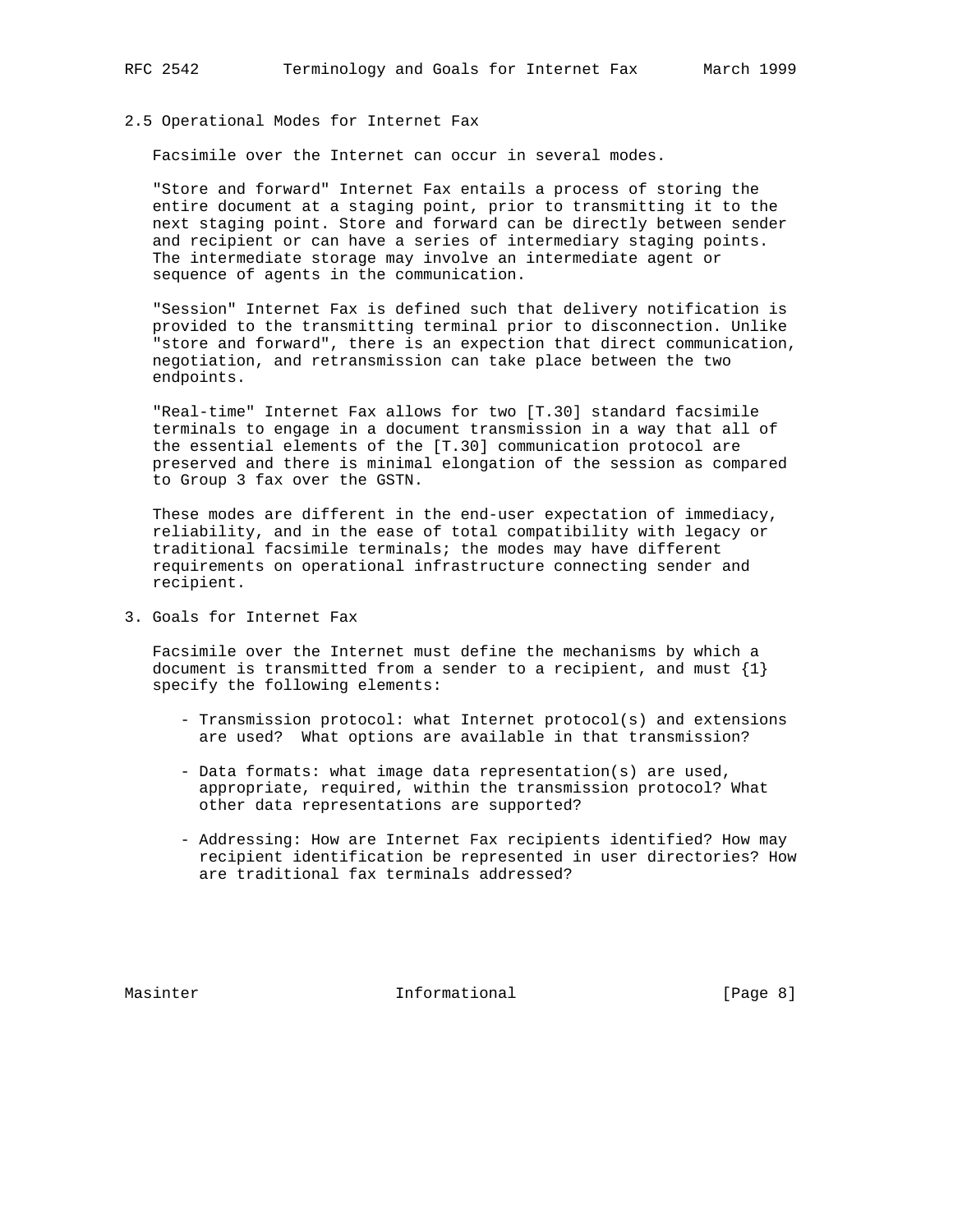- Capabilities: The capabilities of the sender to generate different kinds of image data representations may be known to the recipient, and the capabilities, preferences, and characteristics of the recipient may be known to the sender. How are the capabilities, preferences, and characteristics of senders and recipients expressed, and communicated to each other?
- Security: Faxes may be authenticated as to their origin, or secured to protect the privacy of the message. How may the authenticity of a fax be determined by the recipient? How may the privacy of a message be guaranteed?

Specific goals for these elements are described in section 5.

4. Operational Goals for Internet Fax

 This section lists the necessary and desirable traits of an Internet Fax protocol.

4.1 Functionality

 Traditionally, images sent between fax machines are transmitted over the global switched telephone network. An Internet Fax protocol must {1} provide for a method to accomplish the most commonly used features of traditional fax using only Internet protocols. It is desirable {3} for Internet Fax to support all standard features and modes of standard facsimile.

4.2 Interoperability

 It is essential {1} that Internet Fax support interoperability between most of the devices and applications listed in section 2, and desirable {3} to support all of them. To "support interoperability" means that a compliant sender attempting to send to a compliant recipient will not fail because of incompatibility.

 Overall interoperability requires {1} interoperability for all of the protocol elements: the image data representations must be understood, the transport protocol must function, it must be possible to address all manner of terminals, the security mechanism must not require manual operations in devices that are intended for unattended operation, and so forth.

Interoperability with Internet mail user agents is a requirement  $\{1\}$  only for the "store-and-forward" facsimile, although it would be useful {3} for "session" and "real-time" modes of delivery of Internet Fax.

Masinter 11 Informational 1999 [Page 9]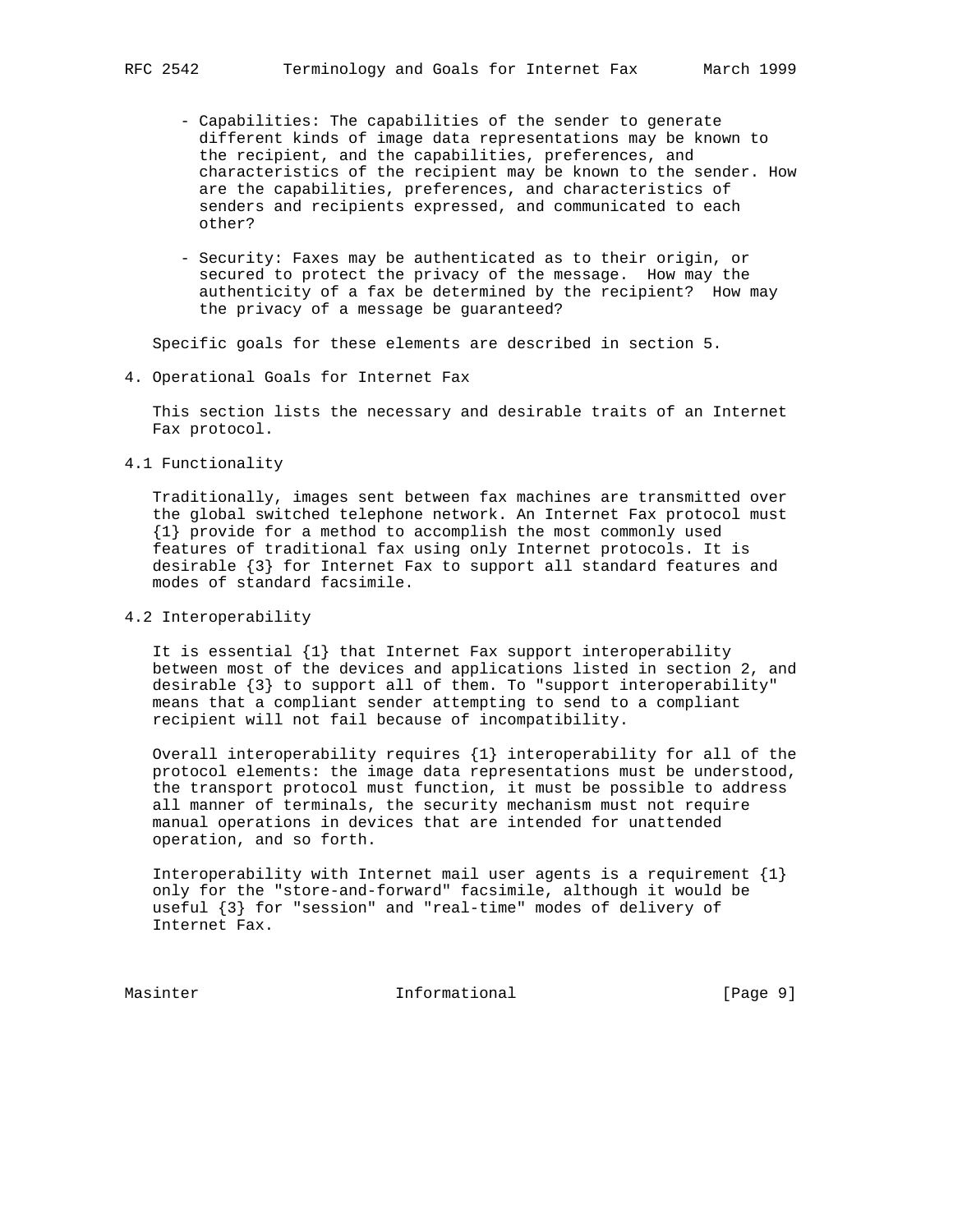The requirement for interoperability has strong implications for the protocol design. Interoperability must not  $\{1\}$  depend on having the same kind of networking equipment at each end.

 As with most Internet application protocols, interoperability must {1} be independent of the nature of the networking link, whether a simple IP-based LAN, an internal private IP networks, or the public Internet. The standard for Internet Fax must  $\{1\}$  be "global": that is, a single specification which does not have or require special features of the transport mechanism for local operations.

 If Internet Fax is to use the Internet mail transport mechanisms, it must {1} interoperate consistently with the current Internet mail environment, and, in particular, with the non-terminal devices listed in section 2.4.4. If Internet Fax messages might arrive in user's mailboxes, it is required {1} that the protocol interoperate successfully with common user practices for mail messages: storing them in databases, retransmission, forwarding, creation of mail digests, replay of old messages at times long after the original receipt, and replying to messages using non-fax equipment.

 It is desirable {3} that the Internet Fax standard support and facilitate universal messaging systems described in section 2.4.5.

 If Internet Fax requires additions to the operational environment (services, firewall support, gateways, quality of service, protocol extensions), then it is preferable {3} if those additions are useful for other applications than Fax. Features shared with other messaging applications (voice mail, short message service, paging, etc.) are desirable {3}, so as not to require different operational changes for other applications.

### 4.3 Confirmation

 In almost all applications of traditional fax, it is considered very important that the user can get an assurance that the transmitted data was received by a terminal at the address dialed by the user.

 This goal translates to the Internet environment. The 'Internet Fax' application must  $\{1\}$  define the mechanisms by which a sender may request notification of the completion of transmission of the message, and receive a determinate response as to whether the message was delivered, not delivered, or that no confirmation of delivery is possible.

 Originally, fax "confirmation" implied that the message was received and processed, e.g., delivered to the output paper tray of the recipient fax device. In reality, this implication was relying upon

Masinter Informational [Page 10]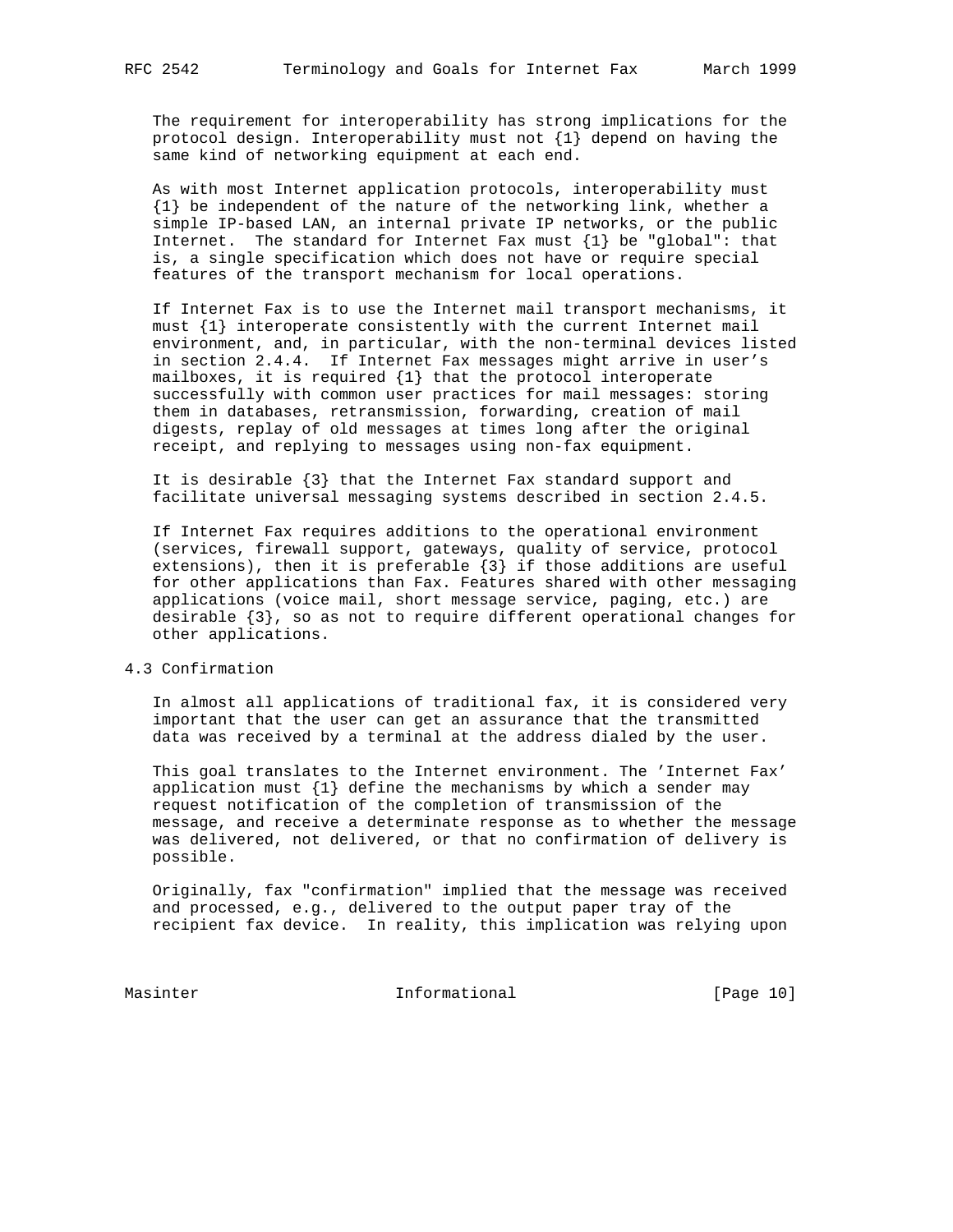a signal produced by the receiving terminal that the incoming page had been inspected and was determined to be of reasonable (or unacceptable) quality, via an unspecified algorithm.

 In later devices which support error correction mode, the ECM method (per [T.30]) enabled error checking via a specific algorithm, providing a more exact indication that the bits within the compressed image were not corrupted during transmission. With the addition of memory buffering, PC-based fax modems and the more common use of error correction mode, traditional fax confirmation still implies some assurance of processability; (e.g., a fax modem would not be able to receive an incoming fax if it required compression mechanisms that were not supported) without reporting on whether the image has been printed or viewed.

 Consequently, the fax confirmation is not the same as a confirmation that the message was "read": that a human had confirmed that the message was received. It is desirable  $\{3\}$ , but not required, that Internet Fax support confirmation that a message has been read (above and beyond the confirmation that the message has been delivered).

### 4.4 Quick Delivery

 In many cases, fax transmission is used for delivery of documents where there is a strong user requirement for timeliness, with some guarantees that if transmission begins at all, it will complete quickly. For example, it is a common practice to fax documents for discussion to other participants in a telephone conference call prior to the call.

Internet Fax should  $\{2\}$  allow the sender of a document to request immediate delivery, if such delivery is possible. In such cases, it should  $\{2\}$  be possible for the sender of a message to avoid sending the message at all, if quick delivery is not available for a particular recipient.

 It is desirable {3} to have the protocol for requesting quick delivery be the same as, or similar to, the protocol for delayed delivery, so that two separate mechanisms are not required.

 For real-time fax delivery, immediate delivery is the norm, since the protocol must guarantee that when the session connecting sender to recipient has terminated, the message has been delivered to the ultimate recipient.

Masinter 11 Informational [Page 11]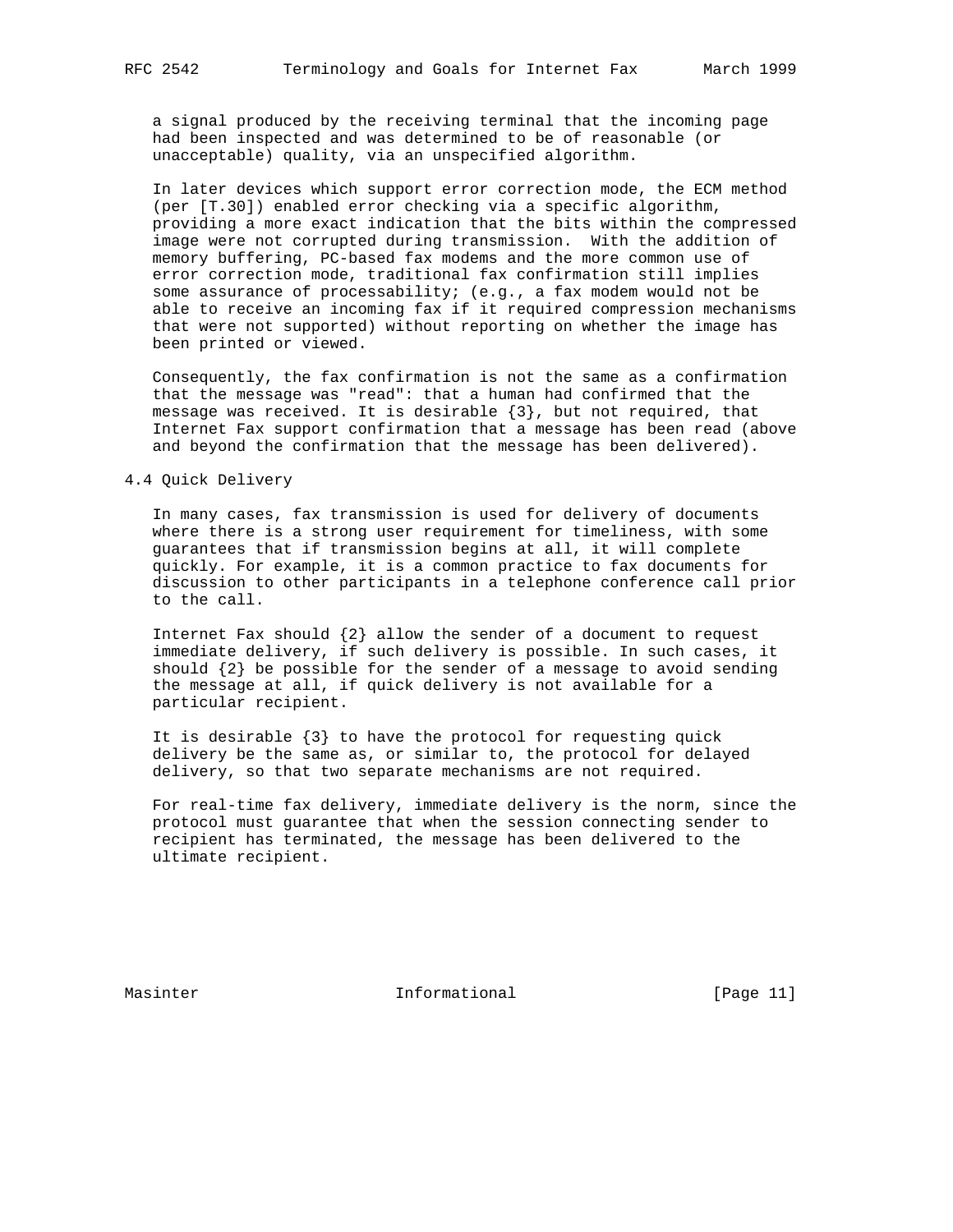#### 4.5 Capabilities: reliable, upgrade possible

 Traditionally, facsimile has guaranteed interworking between senders and recipients by having a strict method of negotiation of the capabilities between the two devices. The image representation of facsimile originally was a relatively low resolution, but has increasingly offered additional capabilities (higher resolution, color) as options.

 The use of fax has grown in an evolving world (from 'Group 1' and 'Group 2', to 'Group 3' facsimile) because of two elements: (a) a useful baseline of capabilities that all terminals implemented, and (b) the use of capabilities exchange to go beyond that.

 To accommodate current use as well as future growth, Internet Fax should {2} have a simple minimum set of required features that will guarantee interoperability, as well as a mechanism by which higher capability devices can be deployed into a network of lower capability devices while ensuring interoperability. If recipients with minimum capabilities were, for example, to merely drop non-minimum messages without warning, the result would be that no non-minimum message could be sent reliably. This situation can be avoided in a variety of ways, e.g., through communication of recipient capabilities or by sending multiple renditions.

The exchange of capabilities in Internet Fax should  $\{2\}$  be robust. To accomplish this, recipients should  $\{2\}$  be encouraged to provide capabilities, even while senders must  $\{1\}$  have a way to send messages to recipients whose capabilities are unknown.

 Even minimum-capability recipients of messages should {2} be required to provide a capability indication in some reliable way. This might be accomplished by providing an entry in a directory service, by offering automatic or semi-automatic replies, or by sending some indication of in a reply to a message with multiple renditions, or as an addition to a negative acknowledgement requiring retransmission.

 On the other hand, for reliability, senders cannot rely on capability information of recipients before transmission. That is, for reliability, senders should {2} have an operational mode which can function when capabilities are not present, even when recipients must always provide capabilities.

#### 4.6 Simplicity

Internet Fax should not  $\{2\}$  require terminals to possess a large amount of processing power, and a base level implementation must  $\{1\}$ interoperate, even if it does not offer complex processing.

Masinter Informational [Page 12]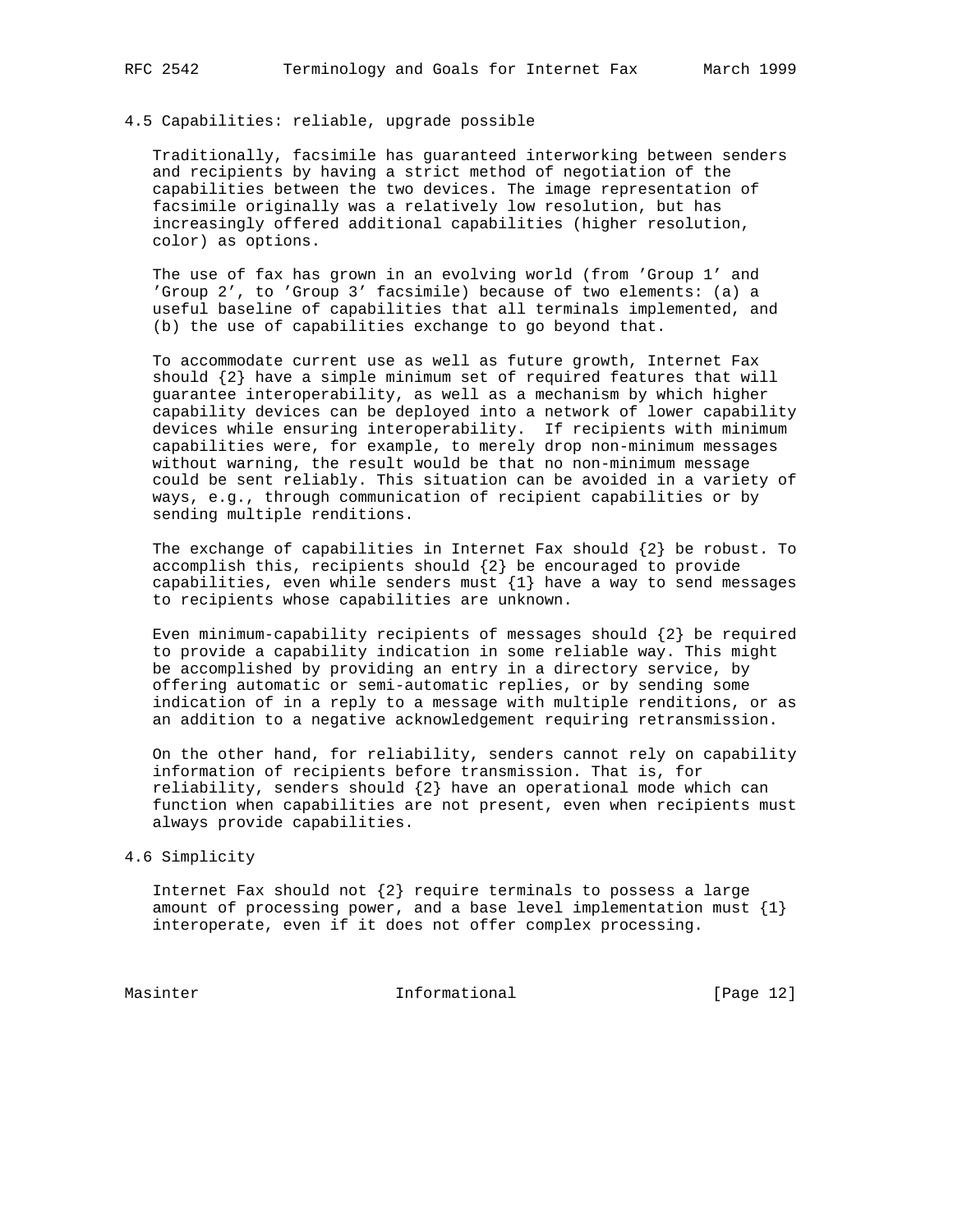Internet Fax should {2} allow interoperability with recipient devices which have limited buffering capabilities and cannot buffer an entire fax message prior to printing, or cannot buffer an entire set of fax pages before beginning transmission of scanned pages.

 Different operational modes (real-time, session, store and forward) might use different protocols, in order to preserve the simplicity of each.

 It is preferable {3} to make as few restrictions and additions to existing protocols as possible while satisfying the other requirements. It is important  $\{2\}$  that it be possible to use Internet Fax end-to-end in the current Internet environment without any changes to the existing infrastucture, although some features may require adoption of existing standards.

4.7 Security: Cause No Harm, Allow for privacy

The widespread introduction of Internet Fax must  $\{1\}$  not cause harm, either to its users or to others. For example, an automatic mechanism for returning notification of delivery or capabilities of fax recipients by email must {1} not expose the users or others to mail loops, bombs, or replicated delivery. Automatic capability exchange based on email might not be sufficiently robust and, without sufficient precautions, might expose users to denial of service attacks, or merely the bad effects of errors on the part of system administrators. Similar considerations apply in these areas to those that have been addressed by work on electronic mail receipt acknowledgements [RFC 2298].

Internet Fax should  $\{2\}$  not, by default, release information that the users consider private, e.g., as might be forthcoming in response to a broadcast requests for capabilities to a company's Internet fax devices. Public recipients of Internet Fax (e.g., public agencies which accept facsimile messages) should {2} not be required to broadcast messages with capability statements to all potential senders in order to receive facsimile messages appropriate for the capabilities of their device.

 The possibility for "causing harm" might be created by a combination of facilities and other features which individually may be viewed as harmless. Thus, the overall operation of a network full of Internet Fax devices must  $\{1\}$  be considered.

 Interoperation with ITU defined T.30 fax security methods, as well as standard Internet e-mail security methods is desirable  $\{3\}$ .

Masinter 11 Informational [Page 13]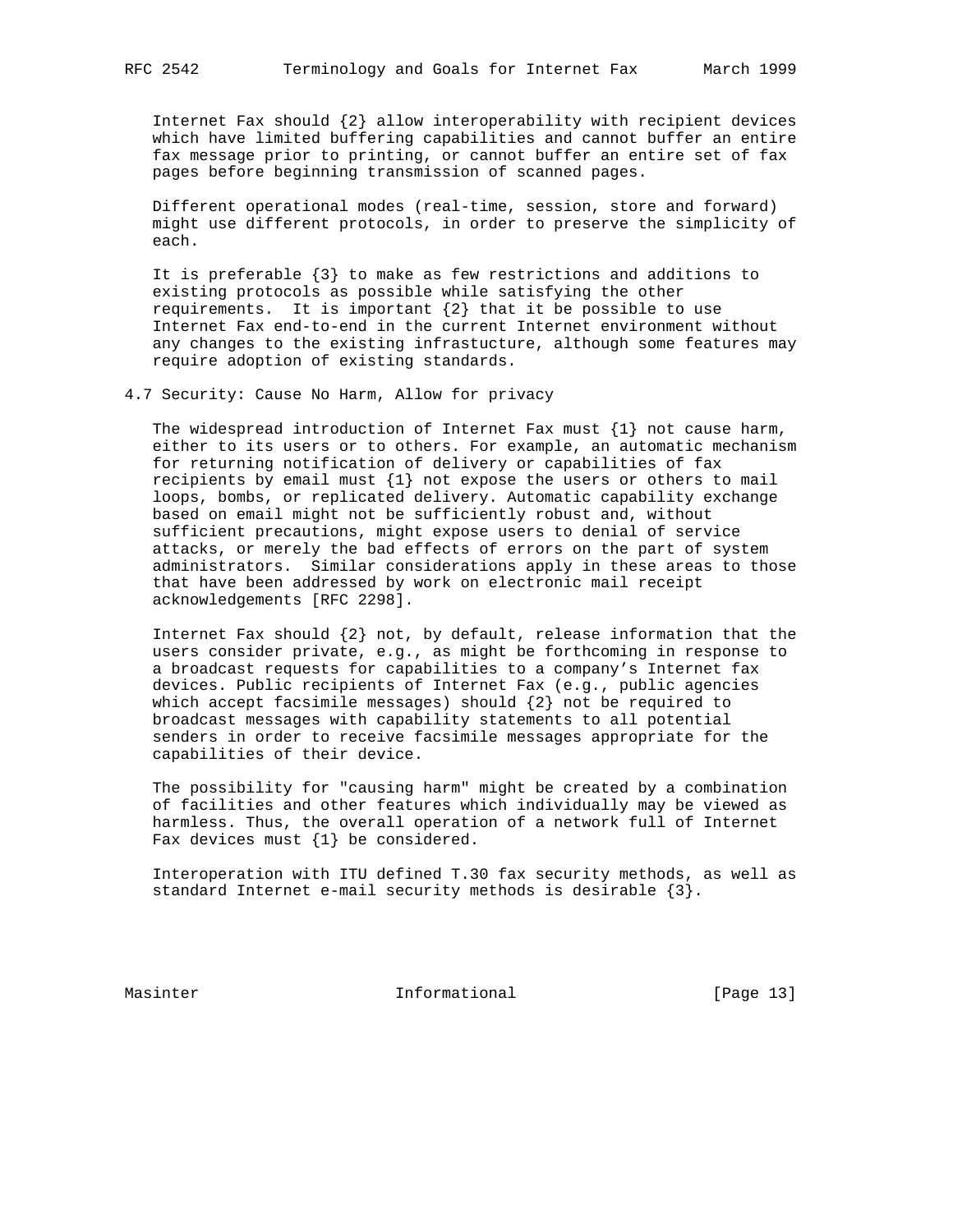#### 4.8 Reliability

The Internet Fax protocol should  $\{2\}$  operate reliably over a variety of configurations and situations.

 In particular, operations which rely on time-delayed information might result in inconsistent information, and the protocol should be robust even in such situations.

 For example, in a store-and-forward message environment, the capabilities and preferences of a fax recipient might be used by the sender to construct an appropriate message, e.g., sending a color fax to a color device but a black and white fax to a device that does not have color capability. However, the information about recipient capabilities must be accessible to the sender even when the recipient cannot be contacted directly. Thus, the sender must access recipient capabilities in some kind of storage mechanism, e.g., a directory. A directory of recipient capabilities is a kind of distributed database, and would be subject to all of the well-known failure modes of distributed databases. For example, update messages with capability descriptions might be delivered out of order, from old archives, might be lost, non-authenticated capability statements might be spoofed or widely distributed by malicious senders. The Internet Fax protocol should  $\{2\}$  be robust in these situations; messages should {2} not be lost or misprocessed even when the sender's knowledge of recipient capabilities are wrong, and robust mechanisms for delivery of recipient capabilities should {2} be used.

4.9 User Experience

The primary user experience with fax is:

 immediate delivery delivery confirmation ease of use

The primary user experience with email is:

 delayed delivery no delivery confirmation ability to reply to sender easy to send to multiple recipients

An Internet Fax standard should  $\{2\}$  attempt to reconcile the differences between the two environments.

Masinter 1. Informational 1. The Informational Theory is not in the late of  $[Page 14]$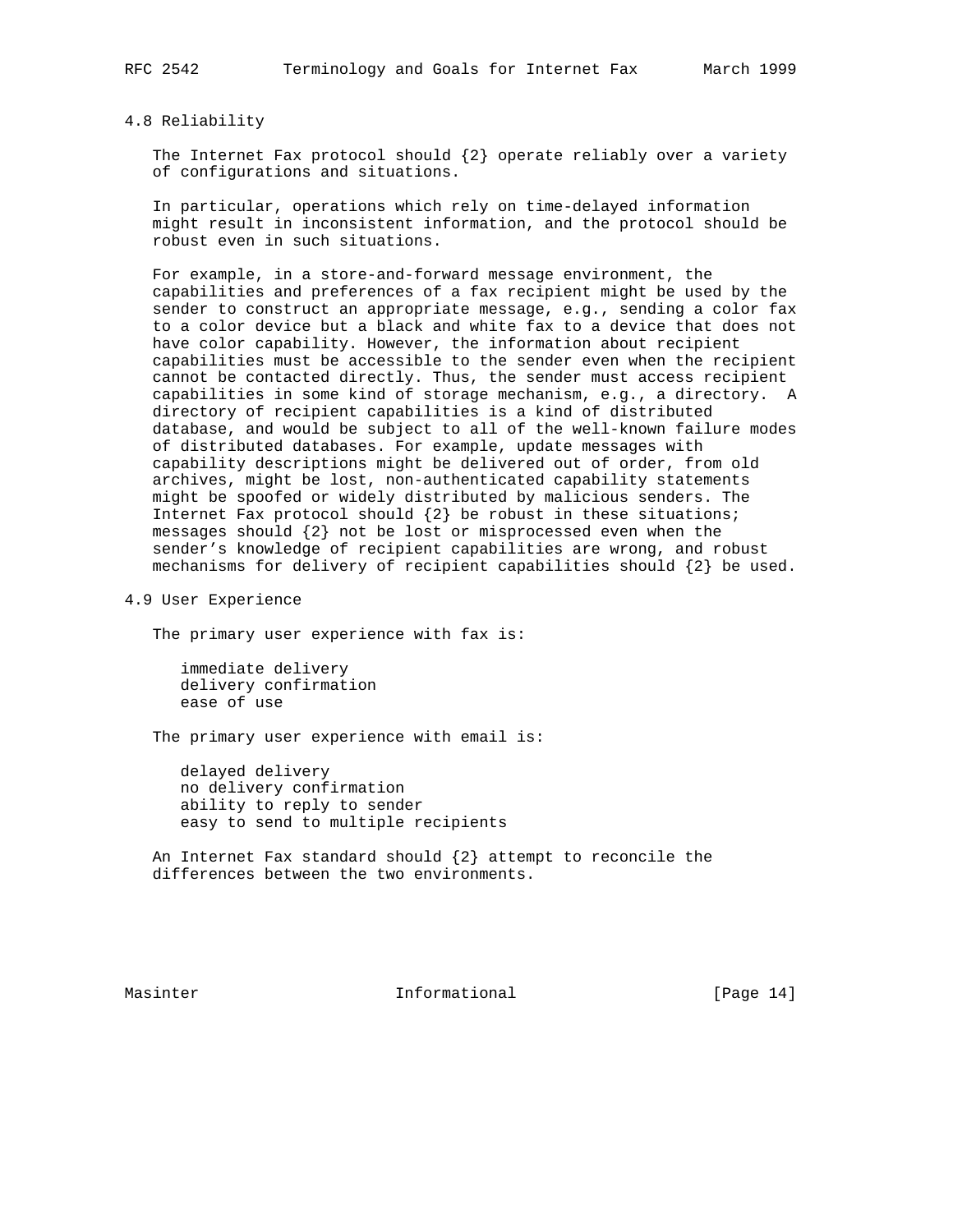4.10 Legal

An Internet Fax standard should  $\{2\}$  accomodate the legal requirements for facsimile, and attempt to support functionality similar to that legally required even for devices that do not operate over the public switched telephone network.

 The United States Federal Communication Commission regulations (applicable only within the USA) state:

Identification Required on Fax Messages

The FCC's rules require that any message sent to a fax machine must clearly mark on the first page or on each page of the message:

- the date and time the transmission is sent;
- \* the identity of the sender; and
- the telephone number of the sender or of the sending fax machine.

 All fax machines manufactured on or after December 20, 1992 and all facsimile modem boards manufactured on or after December 13, 1995 must have the capability to clearly mark such identifying information on the first page or on each page of the transmission."

5. Functional Goals for Internet Fax

 These goals for specific elements of Internet Fax follow from the operational goals described in section 4.

5.1 Goals for image and other data representations

 Interoperability with Internet Mail or other transmission mechanisms that cause data files to appear in Internet terminal environments requires {1} that Internet Fax use a format for images that is in wide use.

 Interoperability with Internet Mail requires {2} that Internet Fax recipients handle those message types that are common in the email environment, including a minimum set of MIME mail formats.

 Interoperability with traditional fax terminals requires {1} that the data format be capable of representing the commonly used compression mechanisms defined for traditional facsimile; support for \_all\_ standard formats defined for traditional facsimile is highly desirable {2}. In addition, interoperability with 'private use'

Masinter 10 1nformational 10 Page 15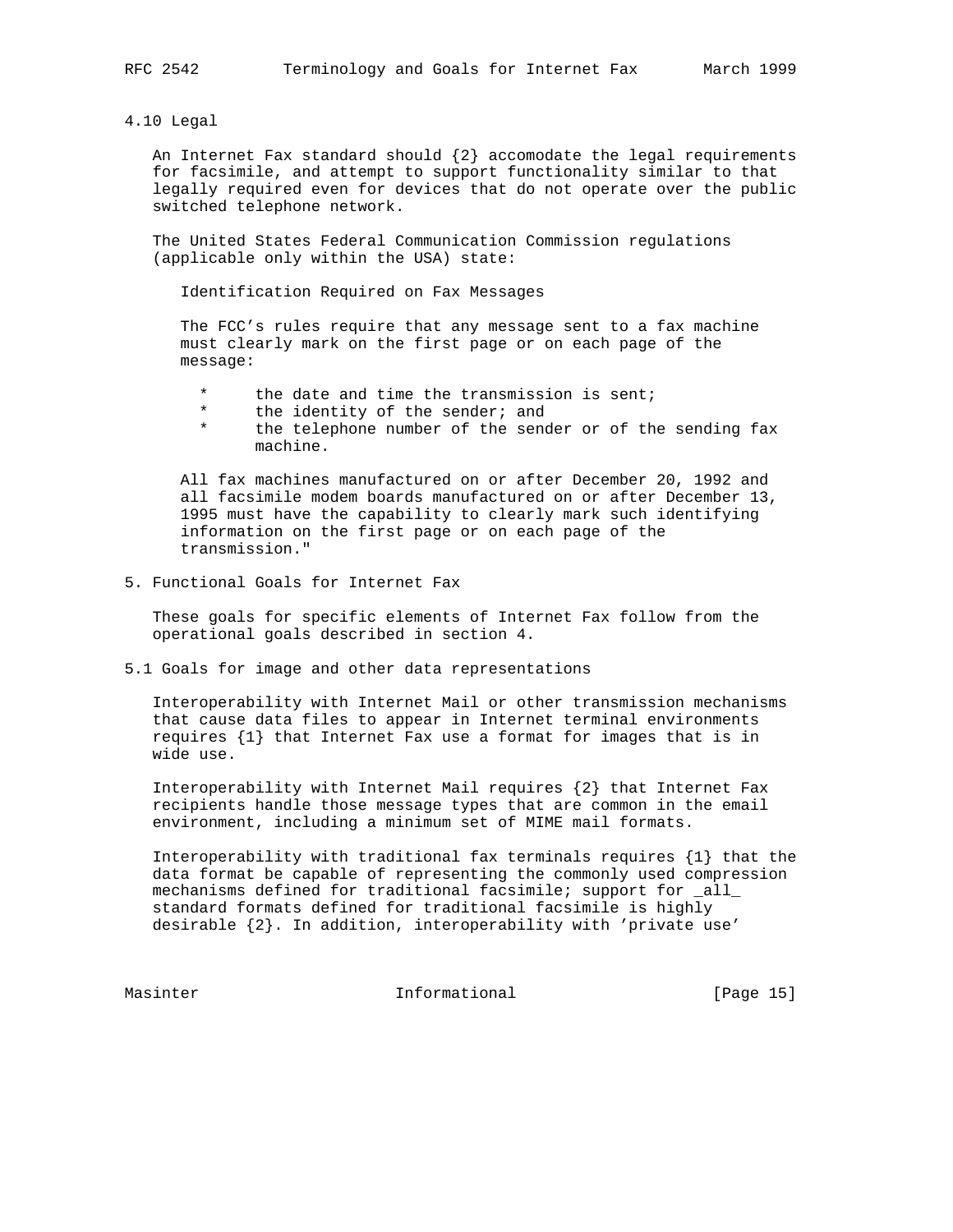facsimile messages suggests {3} that the standard accommodate arbitrary bit sequences.

5.2 Goals for transmission

 It is necessary {1} that Internet Fax to work in the context of the current Internet, Intranet, and the combination across firewalls.

 A single protocol with various extensions is preferable {3} to multiple separate protocols, if there are devices that might require, at different times and for different recipients, different protocols.

5.3 Goals for addressing

Interoperability with the terminal types in section 2 requires  $\{1\}$  the ability to address each of the kinds of recipient devices. The address of a recipient must give sufficient information to allow the sender to initiate communication.

Interoperability with offramps to legacy fax terminals requires  $\{1\}$  that the message contain some way of addressing the final destination of facsimile messages, including telephone numbers, various ISDN addressing modes, and facsimile sub-addresses.

 Interoperability with Internet Mail requires {1} that it be possible to address Internet Fax to any email address. Interworking with Internet mail also requires {1} that the addressing is in the email addressing headers, including mail transport envelope [RFC1123] and RFC822 headers, as appropriate. The information must {1} appear nowhere else.

 Sending devices might not have local storage for directories of addresses, and addresses might be cumbersome for users to type in. For these reasons, Internet Fax devices may require configuration to locate directories of recipients and their capabilities.

The source of a fax message must  $\{1\}$  be clearly identified. The address of the appropriate return message (whether via fax or via email) should {2} be clearly identified in a way that is visible to all manner of recipients. In the case of Internet Fax delivered by email, it should {2} be possible to use the normal 'reply' functions for email to return a message to the sender.

 Traditionally, it is common for the first page of a fax message sent to a facsimile terminal to contain an (image) representation of the name, address, return number, etc. of the sender of the document. Some legal jurisdictions for facsimile require an identification of the sender on every page. The standard for Internet Fax should  $\{2\}$ 

Masinter 16 Informational 1999 [Page 16]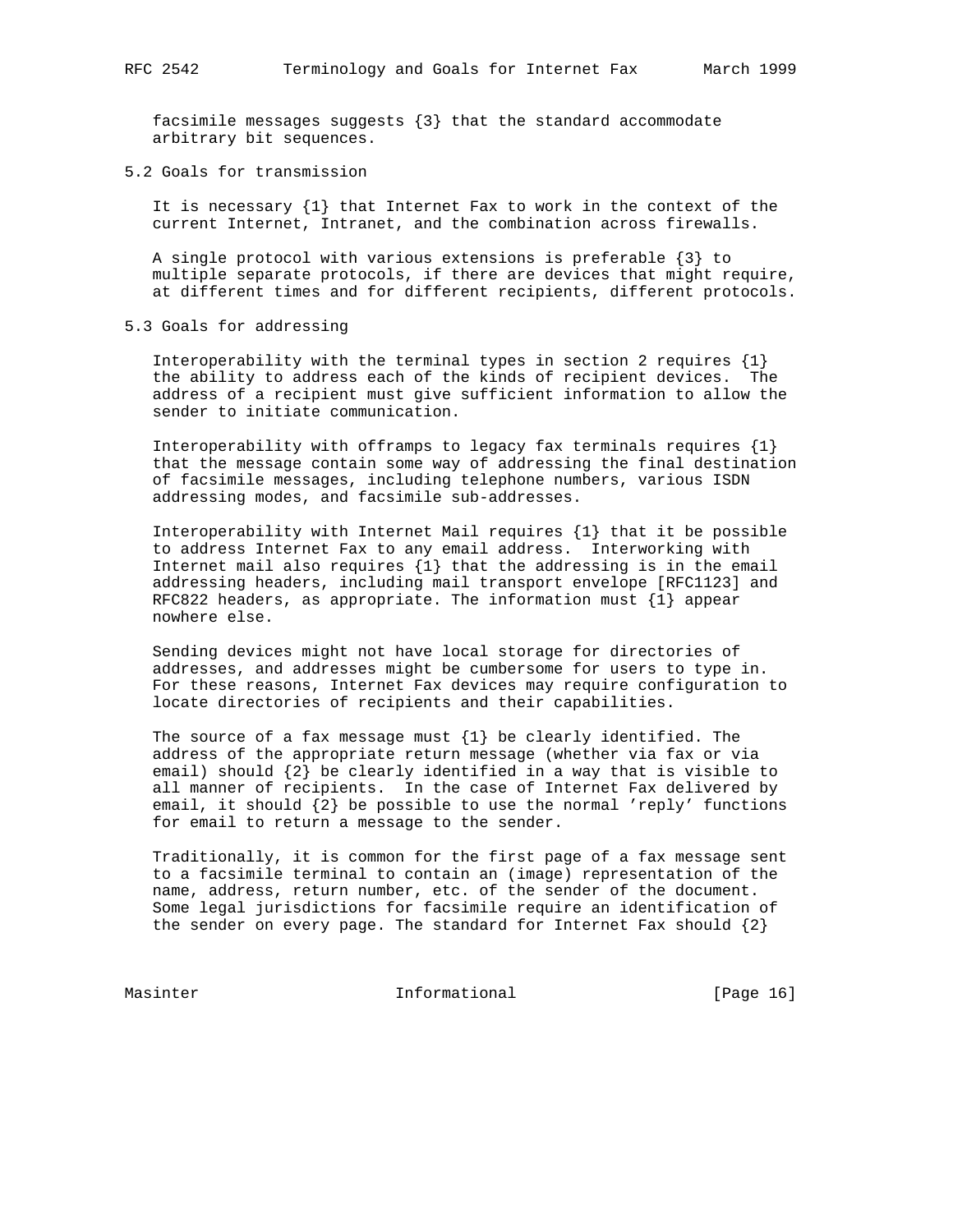cover the issues of sender and recipient identification in the cases where fax messages are re-routed, forwarded, sent through gateways.

#### 5.4 Goals for Security

 Users typically use GSTN-based fax for confidential document transmission, assuming a similar or higher level of confidentiality and protection from both deliberate and inadvertent eavesdropping as holds for telephone conversations; the higher level of confidentiality arising from the requirement for non-standard equipment to intercept and interpret an overheard fax transmission.

 Similarly, in traditional fax there is an expectation (and, in some contexts, a legally recognized assurance) that the received fax is unaltered from the document originally transmitted.

 It is important {2} that Internet Fax give users a level of assurance for privacy and integrity that is as good or better than that available for telephone-based fax. The Internet Fax standard should {2} specify how secure messages can be sent, in an interoperable fashion. The Internet Fax protocol should  $\{2\}$  encourage the introduction of security features, e.g., by requiring that minimum capability devices still accept signed messages (even if ignoring the signature.)

 In the case where the sender is responsible for payment for offramp services in a remote location, it is desirable {3} to provide for authentication and authorization of the sender, as well as enable billing related information from the offramp to be transferred securely.

### 5.5 Goals for capabilities exchange

 Traditional fax supports a wide range of devices, including high resolution ("Superfine"); recent enhancements include methods for color and a variety of compression mechanisms. Fax messaging includes the capability for "non-standard frames", which allow vendors to introduce proprietary data formats. In addition, facsimile supports "binary file transfer": a method of sending arbitrary binary data in a fax message.

To support interoperability with these mechanisms, it should  $\{2\}$  be possible to express a wide variety of fax capabilities.

 Capability support has three elements: expression of the capabilities of the sender (as far as a particular message is concerned), expressing the capabilities of a recipient (in advance of the transmission of the message), and then the protocol by which

Masinter 17 Informational 1999 [Page 17]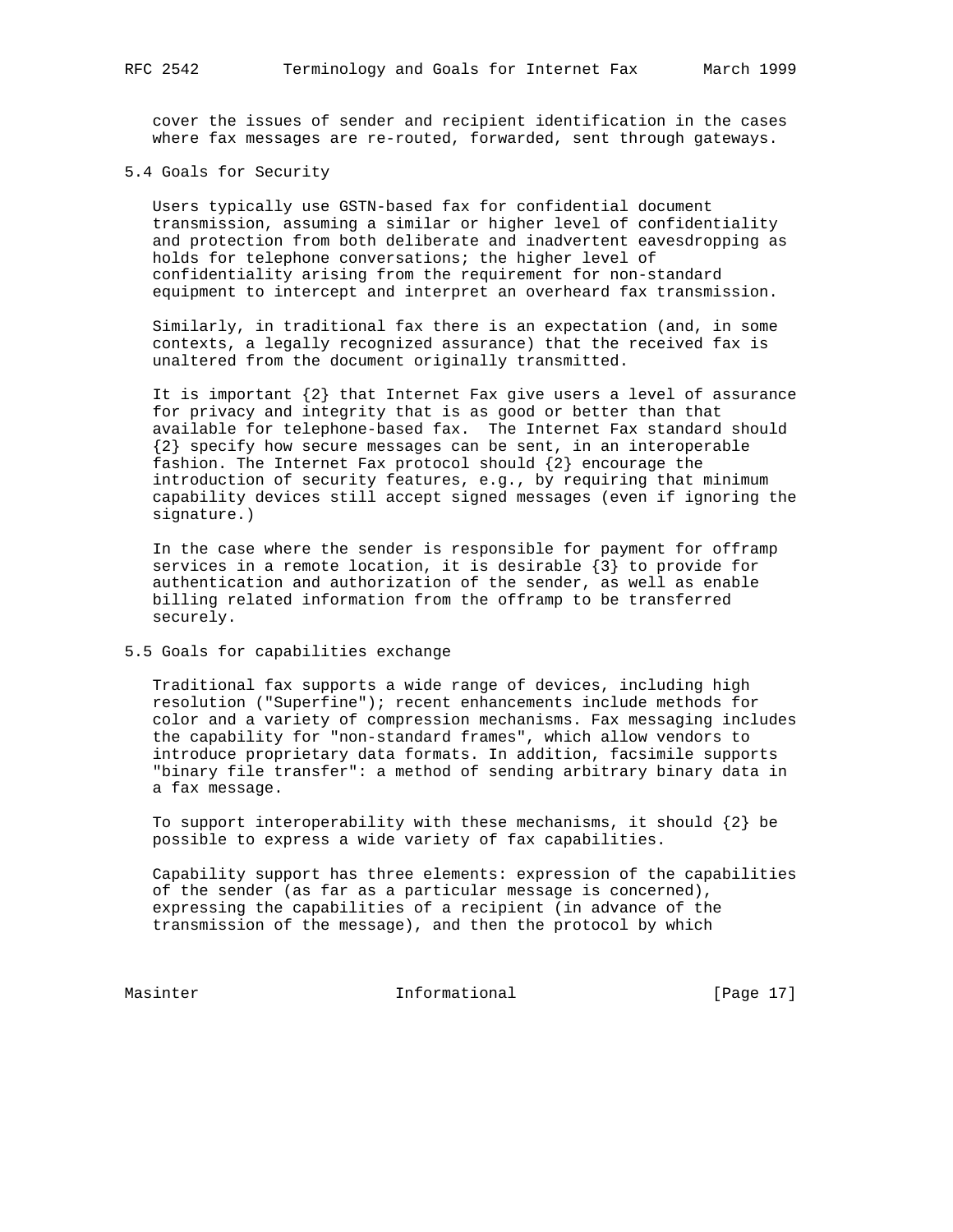capabilities are exchanged.

The Internet Fax standard should  $\{2\}$  specify a uniform mechanism for capabilities expression. If capabilities are being sent at times other than the time of message transmission, then capabilities should {2} include sufficient information to allow it to be validated, authenticated, etc.

 The Internet Fax standard may {3} include one or several methods for transmission, storage, or distribution of capabilities.

 A request for capability information, if sent to a recipient at any time other than the immediate time of delivery of the message, should {2} clearly identify the sender, the recipient whose capabilities are being requested, and the time of the request. Som kind of signature would be useful, too.

A capability assertion (sent from recipient to sender) should  $\{2\}$  clearly identify the recipient and some indication of the date/time or range of validity of the information inside. To be secure, capability assertions should  $\{2\}$  be protected against interception and the substitution of valid data by invalid data.

6. Security Considerations

 This document describes the goals for the Internet Fax protocol, including the security goals. An Internet Fax protocol must  $\{1\}$  address the security goals and provide adequate measures to provide users with expected security features.

7. Acknowledgements

 The author gratefully acknowledges the contributions of Graham Klyne, Vivian Cancio, Dan Wing, Jim Dahmen, Neil Joffe, Mike Lake, Lloyd McIntyre, Richard Shockey, Herman Silbiger, Nadesan Narenthiran, George Pajari and Dave Crocker for their valuable comments on this document.

8. Author's Address

 Larry Masinter Xerox Corporation 3333 Coyote Hill Road Palo Alto, CA 94304

 http://www.parc.xerox.com/masinter Fax: (650) 812-4333 EMail: masinter@parc.xerox.com

Masinter 10 Informational 10 Page 18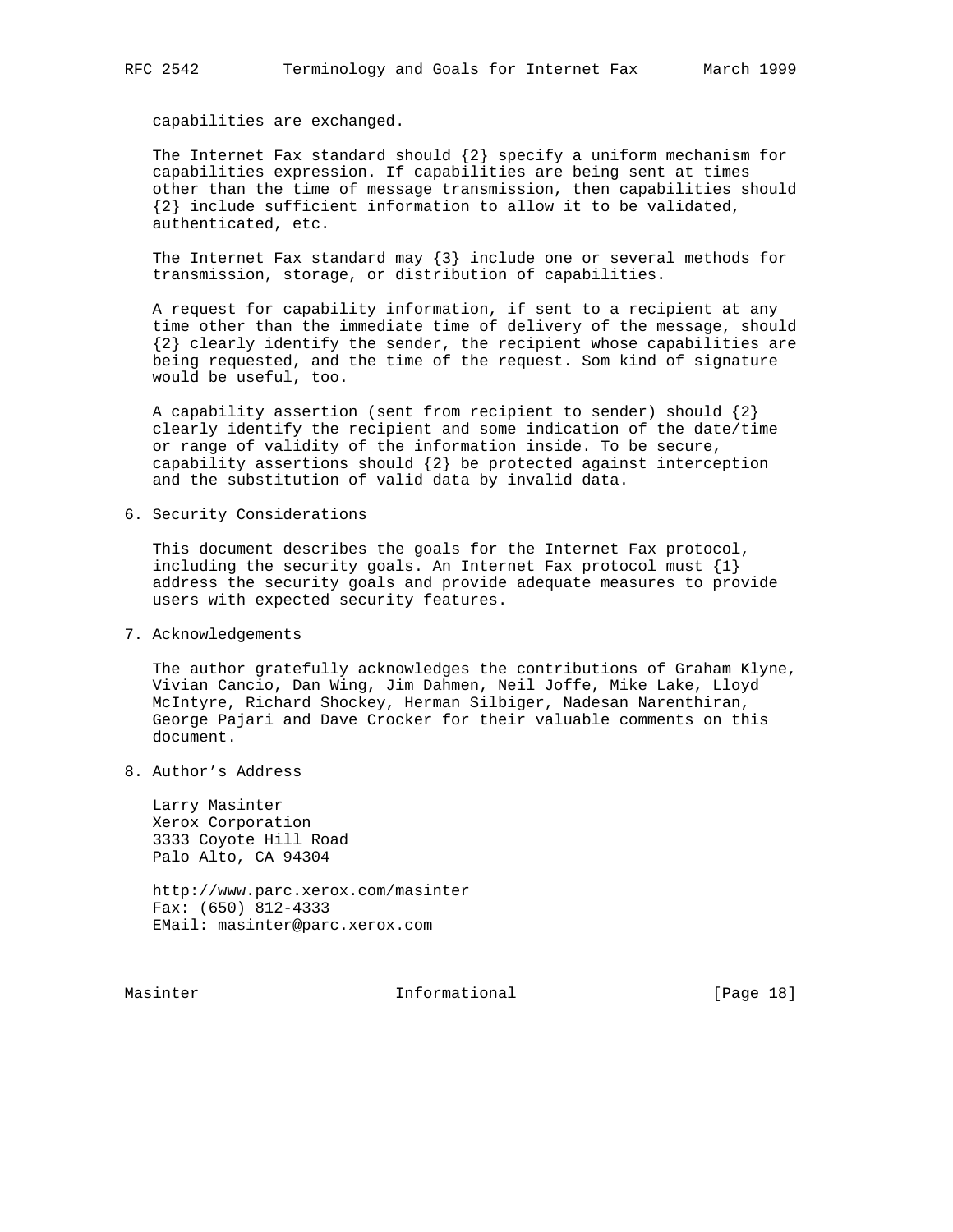# 9. References

- [T.30] "Procedures for Document Facsimile Transmission in the General Switched Telephone Network", ITU-T (CCITT), Recommendation T.30, July, 1996.
- [F.185] "Internet facsimile: Guidelines for the support of the communication of facsimile documents", ITU-T (CCITT), Recommendation F.185, 1998.
- [T.37] "Procedures for the transfer of facsimile data via store and-forward on the Internet", ITU-T (CCITT), Recommendation T.37, 1998.
- [T.38] "Procedures for real time Group 3 facsimile communication between terminals using IP Networks", ITU-T (CCITT), Recommendation T.38, 1998.
- [RFC2305] Toyoda, K., Ohno, H., Murai, J. and D. Wing, "A Simple Mode of Facsimile Using Internet Mail", RFC 2305, March 1998.
- [RFC2298] Fajman, R., "An Extensible Message Format for Message Disposition Notifications", RFC 2298, March 1998.
- [RFC1123] Braden, R., "Requirements for Internet hosts Application and Support", STD 3, RFC 1123, October 1989.

Masinter 10 Informational Theory Informational [Page 19]